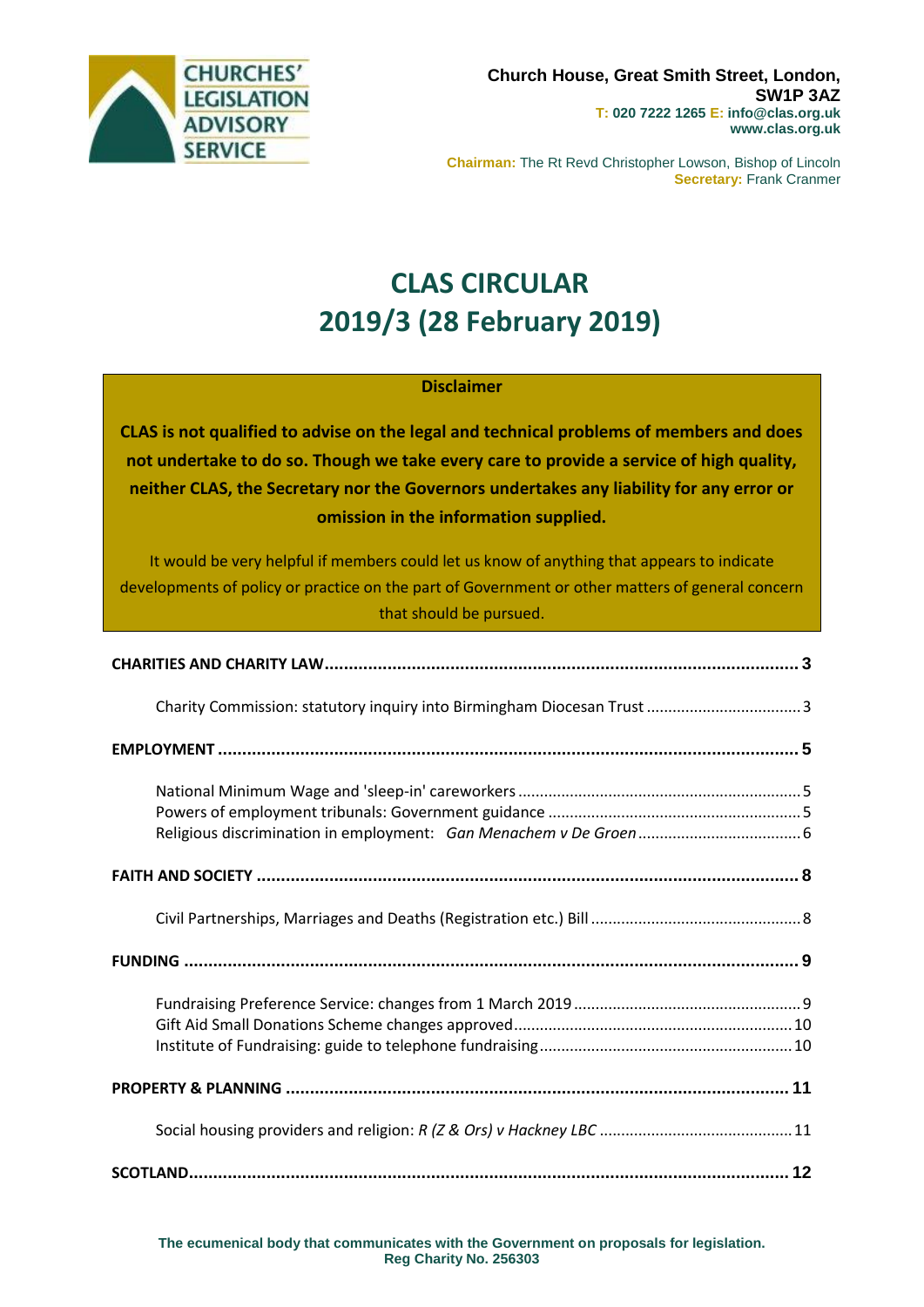| <b>Churches' Legislation Advisory Service</b> | Circular 2019/3 |
|-----------------------------------------------|-----------------|
|                                               |                 |
|                                               |                 |
|                                               |                 |
|                                               |                 |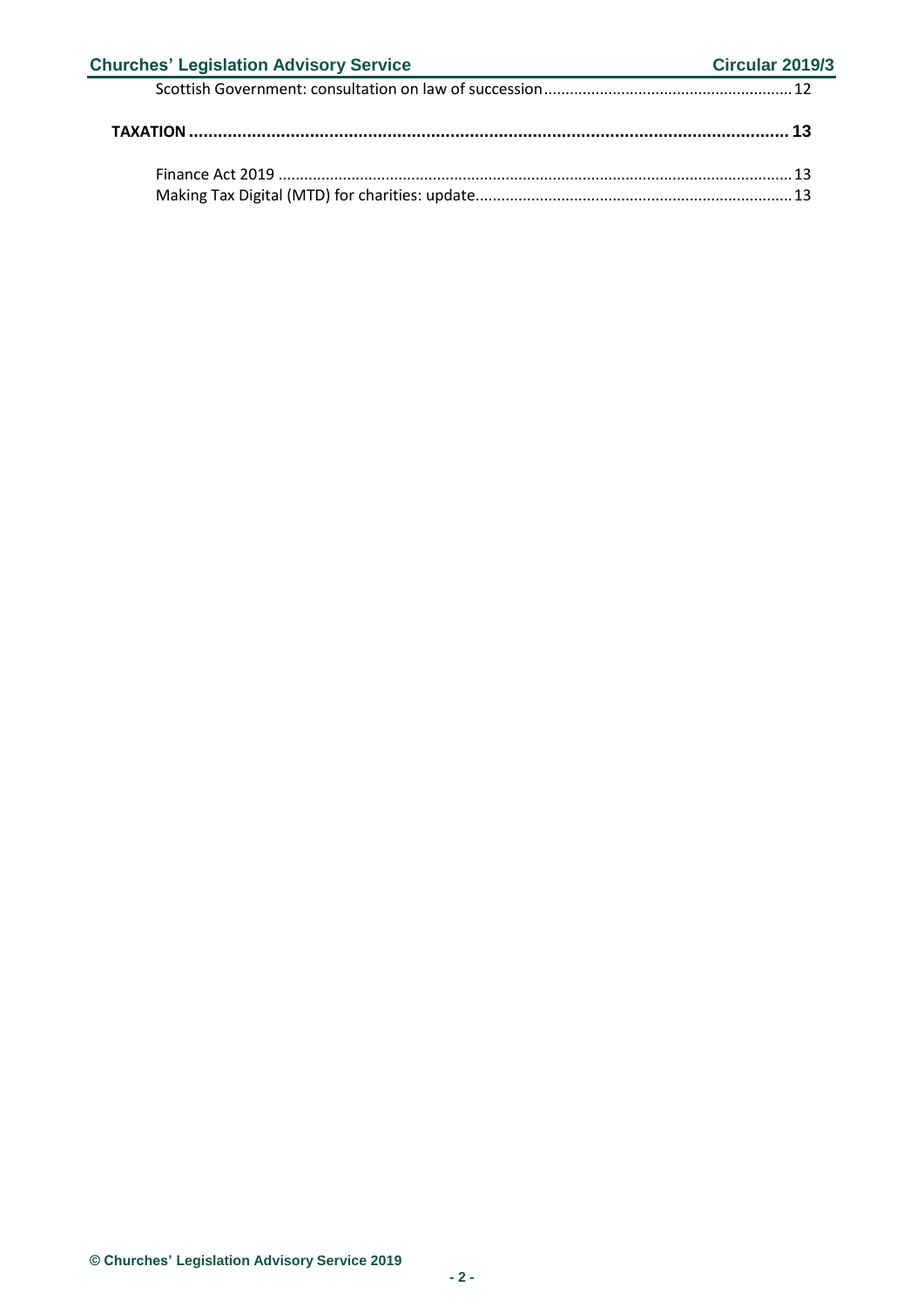### <span id="page-2-0"></span>**CHARITIES AND CHARITY LAW**

#### <span id="page-2-1"></span>**Charity Commission: statutory inquiry into Birmingham Diocesan Trust**

**For information**

On 21 December, the Charity Commission opened a statutory inquiry into The Birmingham Diocesan Trust [\(234216\)](http://apps.charitycommission.gov.uk/Showcharity/RegisterOfCharities/CharityWithPartB.aspx?RegisteredCharityNumber=234216&SubsidiaryNumber=0) – the charity for the Roman Catholic Archdiocese of Birmingham – focused on the charity's safeguarding governance and the adequacy of its response to recent reviews. The Trust is a large charity, providing services accessed weekly by some 60,000 people, and it works across many different regions and has a wide range of beneficiaries.

In February 2018 the charity notified the Commission that the Independent Inquiry into Child Sexual Abuse (IICSA) had selected it as a case study and had listed a hearing into historic safeguarding issues at the charity for November 2018. During the summer of 2018, as part of its preparation for the hearing, it commissioned a number of reviews of its safeguarding policies, procedures and practices. In late October and November, it provided the Commission with copies of the results of these independent audit reviews which highlighted some serious failings and concerns over how the charity was handling safeguarding matters.

The Commission requested further information from the charity via its solicitors about its response to the results of the reviews, to assess its management of any live risks, if the charity had adequate procedures on safeguarding in place and its response about the areas in need of improvement. The responses supplied during November and December were not sufficiently timely or adequate to satisfy the Commission, given the gravity of the issues raised by the reports, nor did they give adequate reassurance that the key risks were being managed swiftly and effectively.

Part of the charity's response to the review findings was to recruit a new interim head of safeguarding. His first report, three weeks in, emphasised the need to address the governance failures and ensure that the charity was taking sufficiently timely action and applying sufficient resource to respond to the concerns.

The purpose of the statutory inquiry is to examine and provide assurance about the charity's governance, operational management and its policies and practices with regard to safeguarding and people protection issues, particularly in relation to:

- its risk management procedures, and handling of incidents reported since 2016;
- its responsibility to provide a safe environment for its beneficiaries, staff and other charity workers;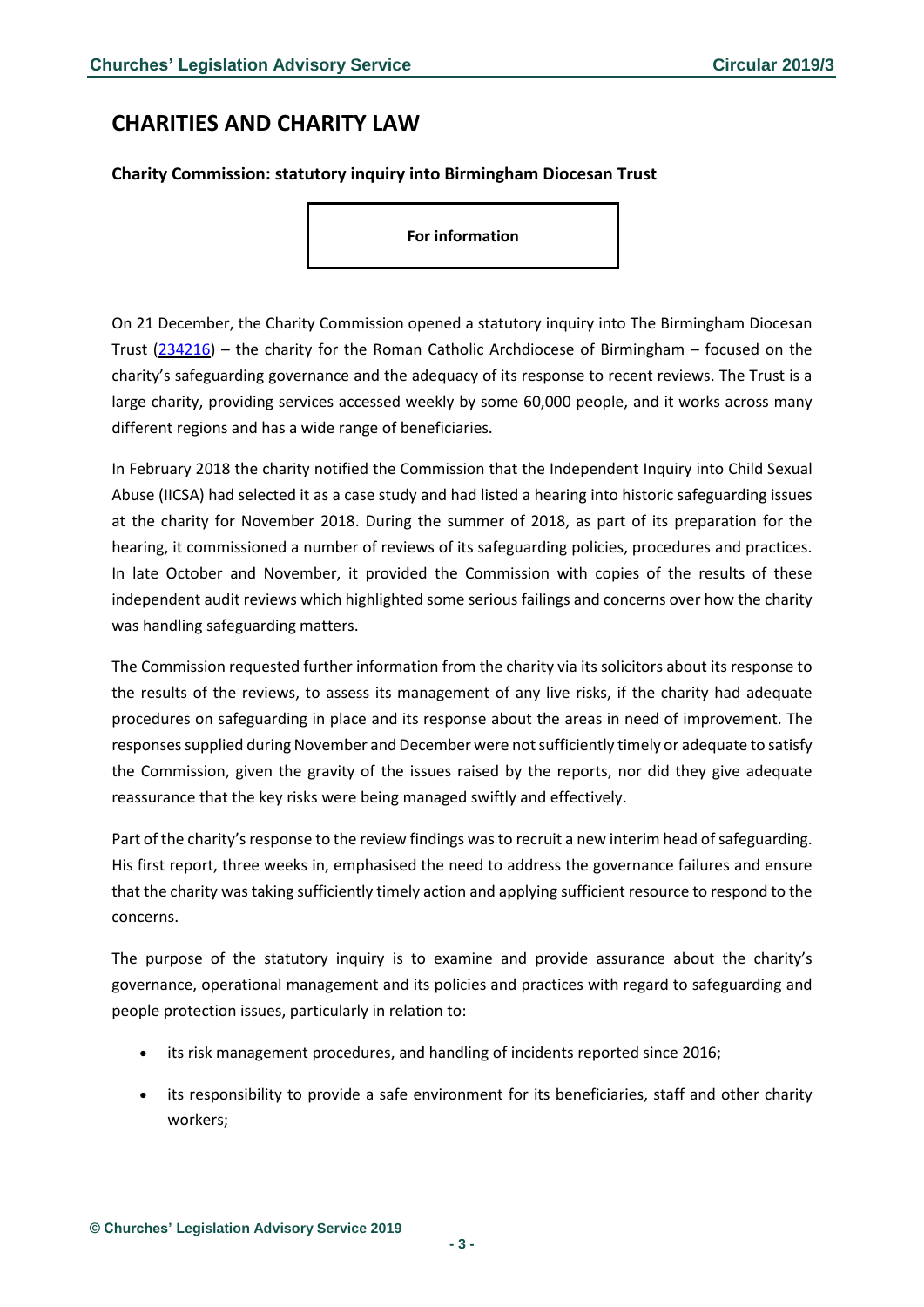- vetting and following of DBS procedures in relation to its employees, volunteers and other charity workers;
- its response to, and actions in relation to, the audit report review; and
- whether sufficient steps are being taken to ensure public trust and confidence in the charity.

Safeguarding procedures in the schools that come under the oversight of the diocese are not, at this time, within the scope of the inquiry.

[Source: Charity Commission – 12 February]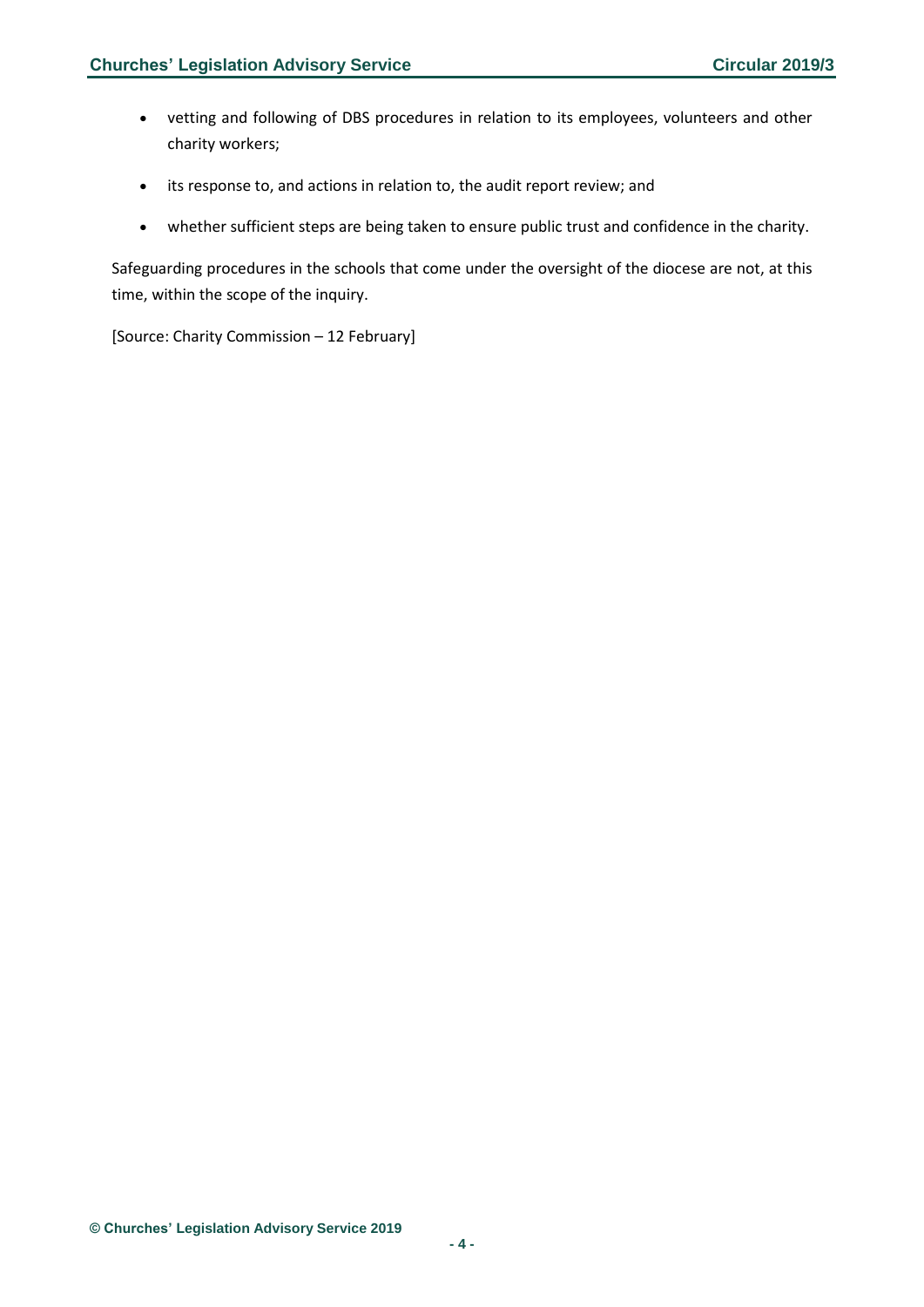### <span id="page-4-0"></span>**EMPLOYMENT**

#### <span id="page-4-1"></span>**National Minimum Wage and 'sleep-in' careworkers**

**For information**

BWB reports that the Supreme Court is to hear an appeal from Mencap about the pay of social care workers on 'sleep-in shifts'.

In *Royal Mencap Society v Tomlinson-Blake* [\[2018\] EWCA Civ 1641,](https://www.bailii.org/cgi-bin/format.cgi?doc=/ew/cases/EWCA/Civ/2018/1641.html&query=(MENCAP)) the Court of Appeal held that 'sleepers-in' are to be characterised as 'available for work' within the meaning of Regulation 15 (1)/32 of the National Minimum Wage Regulations rather than actually 'working' within the meaning of the Regulations and that the only time that counts for NMW purposes is time when the worker is required to be awake for the purposes of working.

The appeal is not currently listed on the UKSC website.

[Source: Bates Wells Braithwaite – 26 February]

#### <span id="page-4-2"></span>**Powers of employment tribunals: Government guidance**

**For information**

The Government has published helpful [guidance](https://assets.publishing.service.gov.uk/government/uploads/system/uploads/attachment_data/file/777945/employment-tribunal-powers-user-guidance.pdf) for users on the powers of Employment Tribunals. It covers the general principles; actions before a hearing (including deposit orders); costs/expenses and preparation time orders; wasted costs orders; and powers relating to breaches of employment law.

The guidance is applicable in England, Wales and Scotland and relates to the employment tribunal rules as at the time of publication. Further advice on employment law is available from Acas. General information on employment tribunals can be found on GOV.UK and detailed information on the tribunal process is available from HM Courts & Tribunals Service and in Presidential Guidance.

[Source: HM Government – 21 February]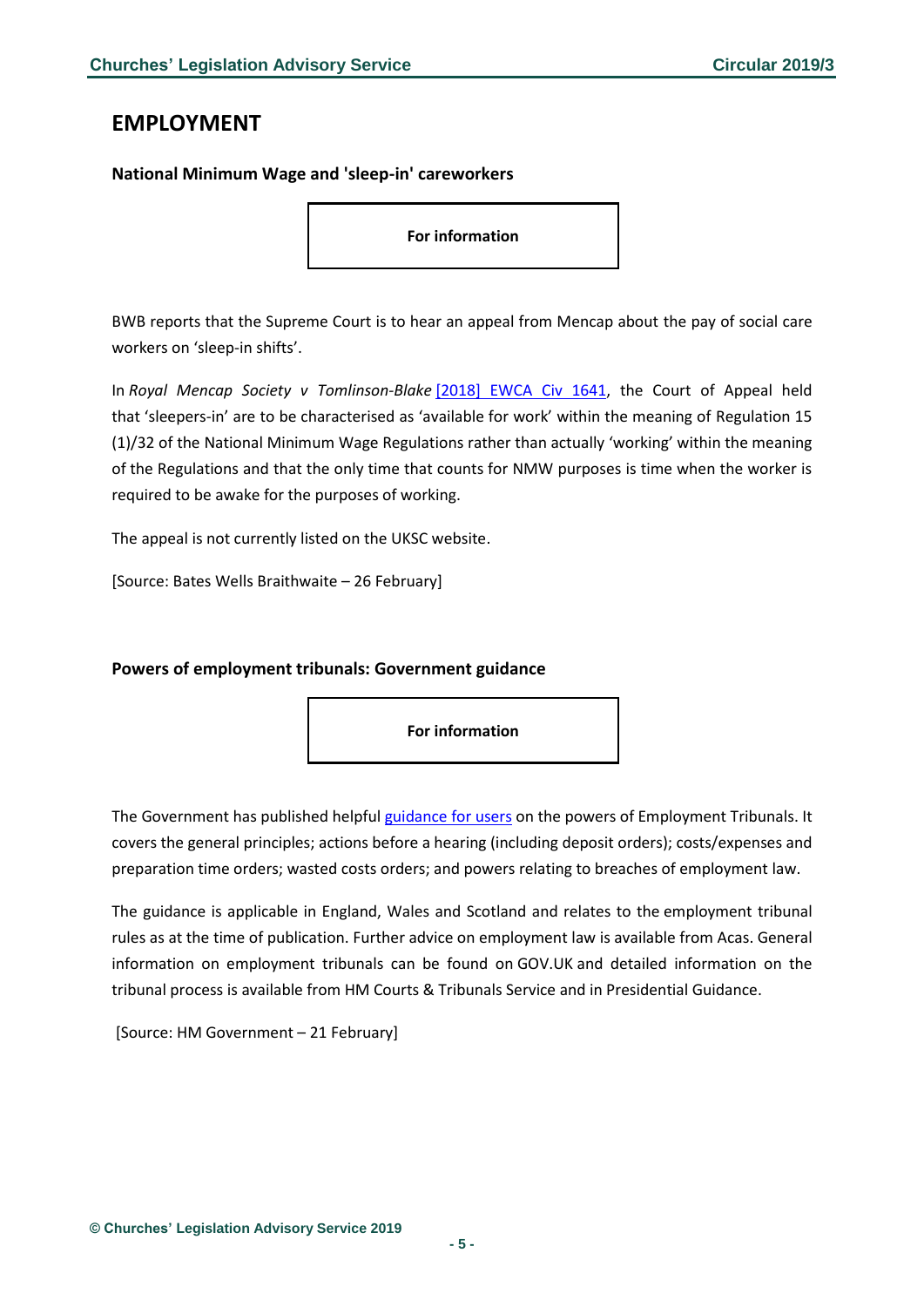#### <span id="page-5-0"></span>**Religious discrimination in employment:** *Gan Menachem v De Groen*

**For information**

The balance between the rights of employers and the rights of employees in matters of religious observance seems to have shifted slightly in favour of employers as a result of the Supreme Court in *Ashers Baking* – as the following demonstrates.

Ms De Groen, a teacher at a private Orthodox Jewish nursery school that followed the teachings of the Lubavitcher Rebbe, wassacked because she was cohabiting with the man whom she later married. Before the Employment Tribunal, instead of claiming unfair dismissal she had brought claims in relation to various acts of discrimination said to have arisen in the context of the events which led up to her sacking. She explained that while she understood that some ultra-Orthodox Jews would see cohabitation outside marriage as contrary to a fundamental tenet of Jewish law (as they understood it), she did not herself believe that to be so. The ET found that she had been unlawfully discriminated against on grounds of her sex and her religious beliefs. The nursery appealed.

In *Gan Menachem Hendon Ltd v De Groen* (Sex Discrimination: Religion or Belief Discrimination: Harassment) [2019] UKEAT 0059 [181202,](https://www.bailii.org/uk/cases/UKEAT/2019/0059_18_1202.html) there were two issues in the appeal: the conclusion on the claim of direct sex discrimination, contrary to s.10(1) Equality Act 2010 and the conclusion on the claim of harassment on grounds of sex [10].

Crucially for what follows, on the issue of religious discrimination Swift J concluded that the ET had misunderstood the law:

'The conclusion that section 10(1) of the 2010 Act prohibits less favourable treatment by an employer on the basis of its own religion or belief is wrong. It is a conclusion that cannot survive the reasoning of Baroness Hale in her judgment in *Lee v Ashers Baking Co Limited* [\[2018\]](https://www.bailii.org/cgi-bin/redirect.cgi?path=/uk/cases/UKSC/2018/49.html) 3 WLR [1294,](https://www.bailii.org/cgi-bin/redirect.cgi?path=/uk/cases/UKSC/2018/49.html) at §§42–45 (handed down after the Tribunal's Judgment in this case)…[20] … The purpose of discrimination law, she said, was the protection of a person who had a protected characteristic from less favourable treatment because of that characteristic, not the protection of persons without that protected characteristic from less favourable treatment because of a protected characteristic of the discriminator' [21].

Further, Swift J concluded that 'this is not a case about whether or not a non-religious belief is a belief which is protected' [29]. Rather:

'*This is a case about differing religious belief within a religion*. Ms De Groen is Jewish; she considers herself a practising Jew. It is not her case that her belief is either novel or outside the scope of Judaism. For the purposes of this part of my judgment, I must assume … that the root cause of the events that resulted in her dismissal was the disagreement about whether adherence to Judaism excluded cohabitation outside marriage. The Tribunal recorded that some Jews consider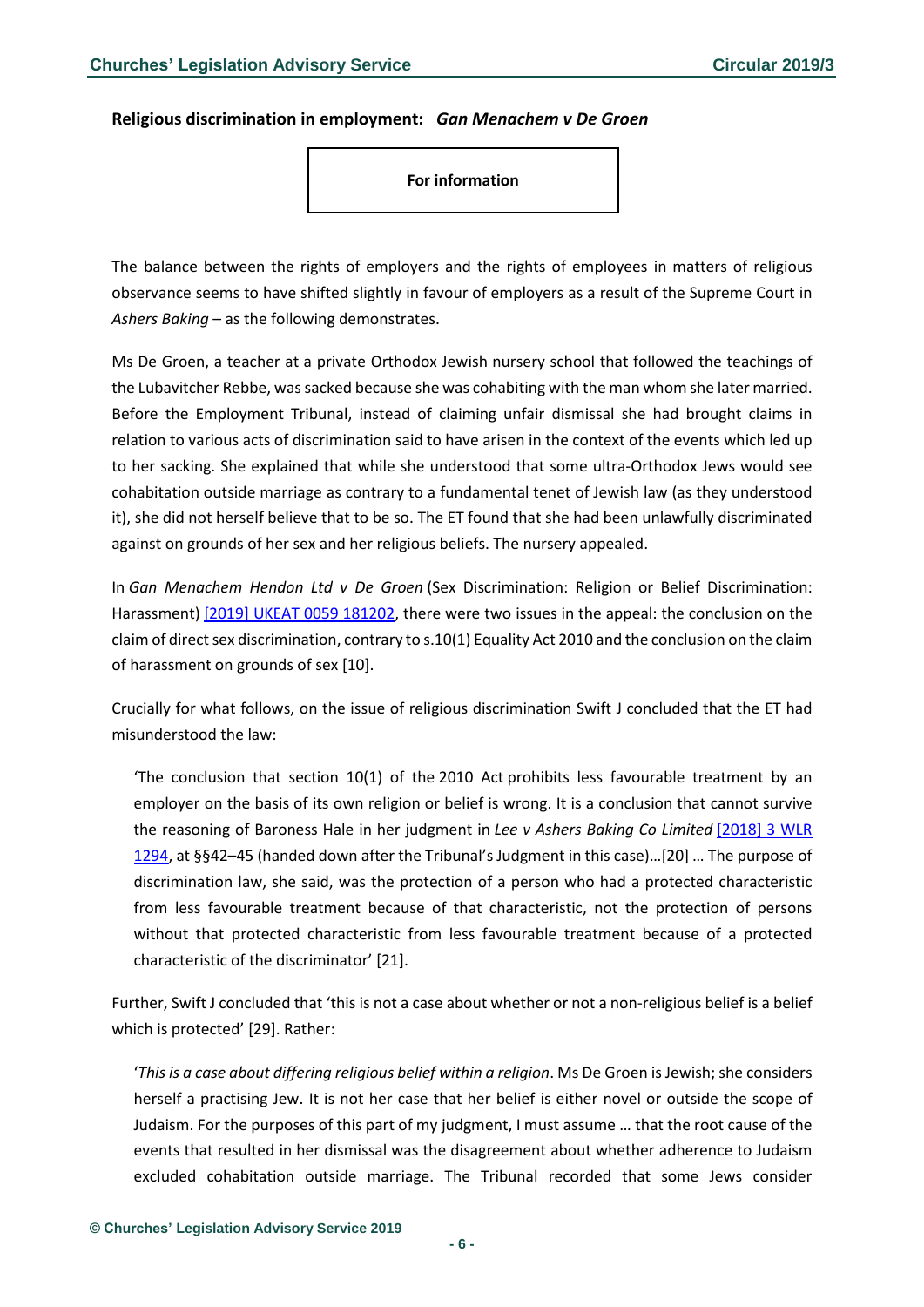cohabitation outside marriage to be impermissible, but others do not. In the course of this appeal, neither party sought to persuade me otherwise. Disagreements on such matters are not exclusive to Judaism. It is entirely possible in any organised religion that disagreements exist as to whether some or other practice or value is an important part of the religion, or to the extent of its importance. It is in the nature of many organised religions that there will be differences of opinion. *Members of the religion may disagree but, absent schism, they remain members of the same religion*.' [30: emphasis added].

The Nursery's appeal against the conclusion that it directly discriminated against Ms De Groen because of the religion or belief protected characteristic therefore succeeded [38]. The appeal against the finding of direct discrimination and harassment on grounds of sex, however, was dismissed.

The claim was remitted to the Employment Tribunal for consideration of remedy on the claims of direct sex discrimination and harassment on grounds of sex [68].

**Comment:** *De Groen* is one of the first reported decisions of the EAT following the Supreme Court's decision in *Ashers Baking*. In that case it was established that discrimination on the grounds of the alleged discriminator's own religious belief is not enough to establish a claim of direct discrimination. The EAT's decision suggests that the decision in *Ashers Baking* might possibly restrict future claims for direct discrimination in the workplace on grounds of religion or belief.

[Source: BAILII – 12 February]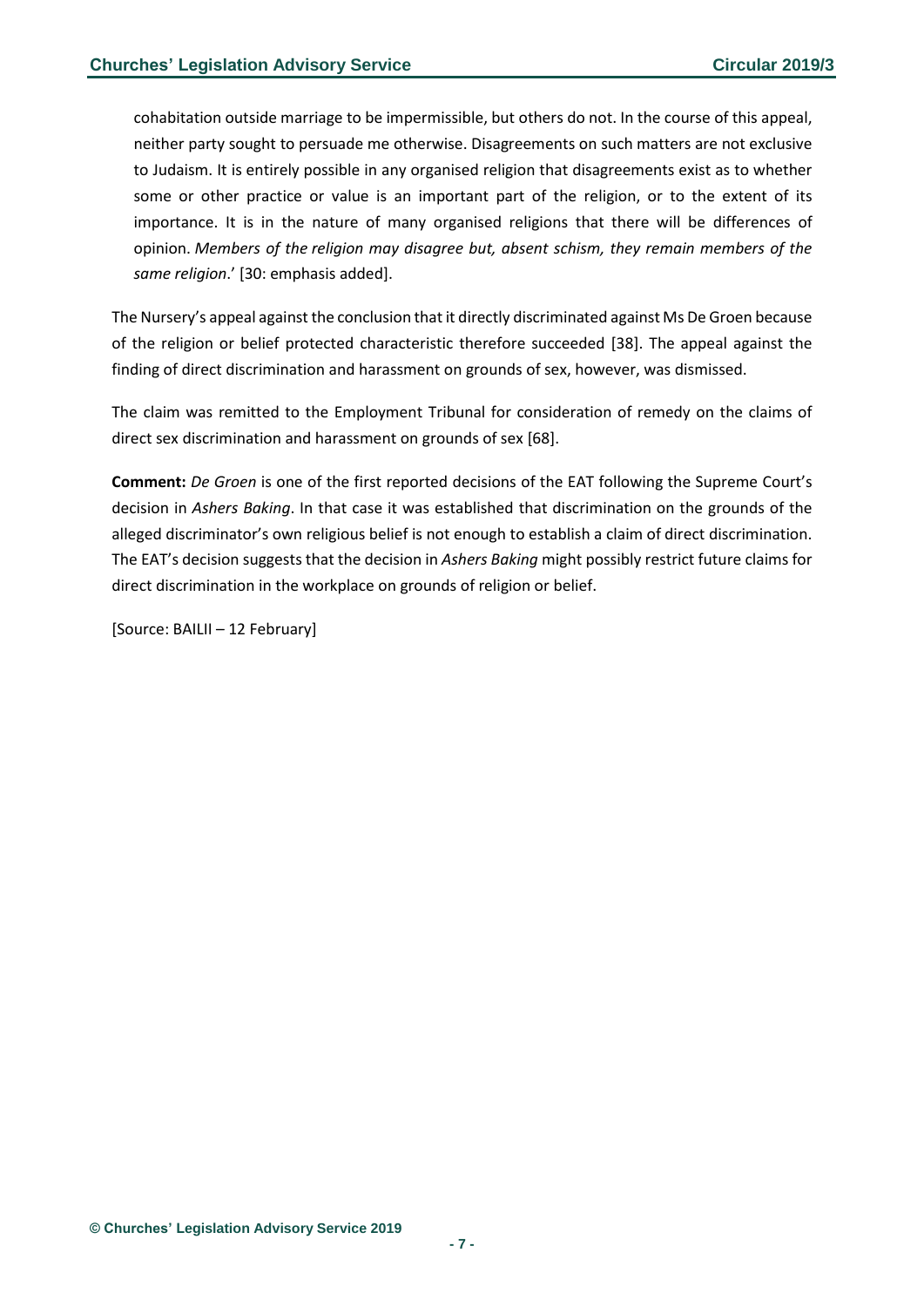# <span id="page-7-0"></span>**FAITH AND SOCIETY**

#### <span id="page-7-1"></span>**Civil Partnerships, Marriages and Deaths (Registration etc.) Bill**

**For information**

The Civil Partnerships, Marriages and Death (Registration etc.) Bill has finished its committee stage in the Lords and is awaiting report and third reading, which are scheduled for **1 March**. The current text of the Bill i[s here.](https://publications.parliament.uk/pa/bills/lbill/2017-2019/0158/18158.pdf)

[Source: CLAS – 27 February]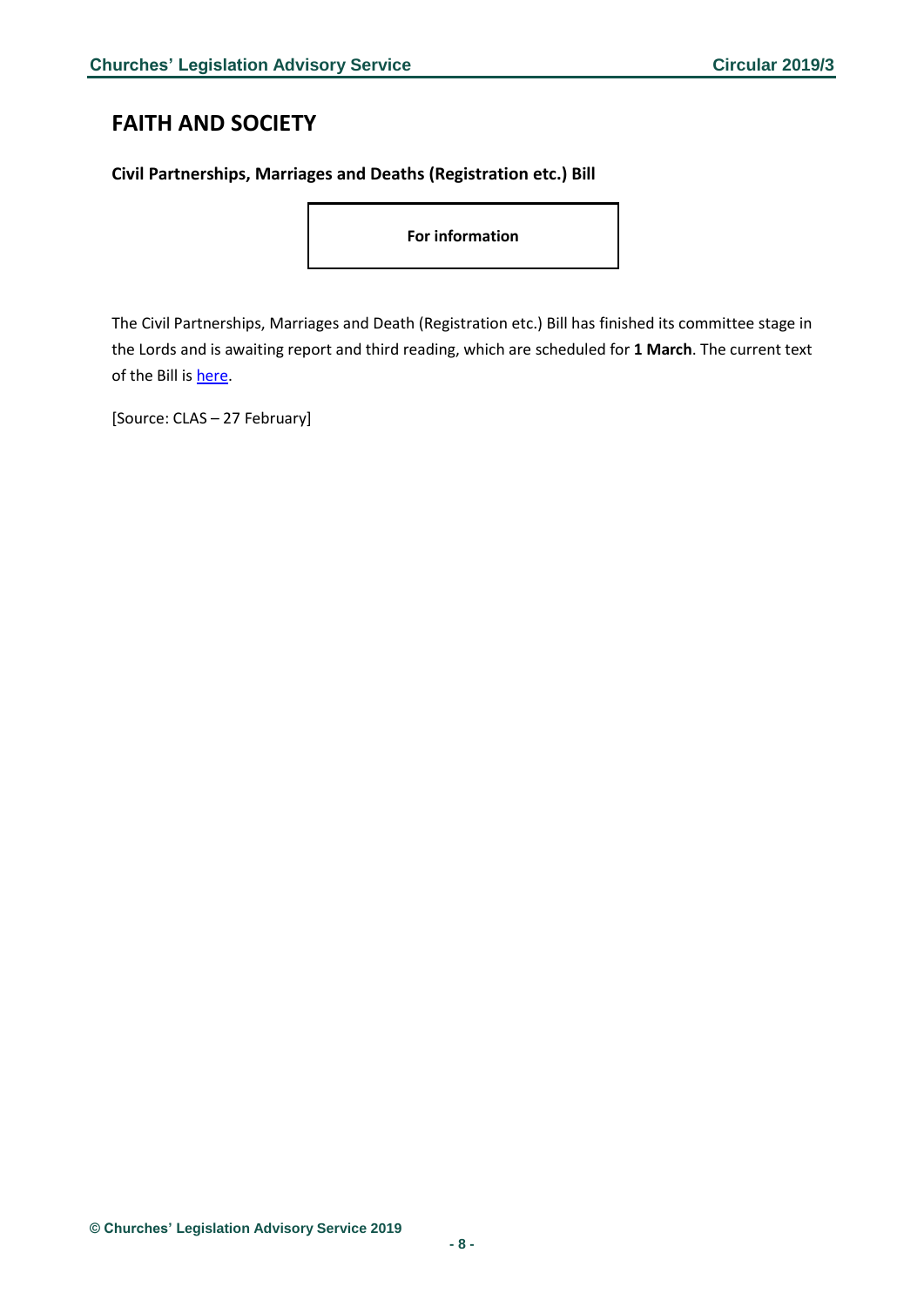# <span id="page-8-0"></span>**FUNDING**

#### <span id="page-8-1"></span>**Fundraising Preference Service: changes from 1 March 2019**

**For information**

The [Fundraising](https://www.fundraisingregulator.org.uk/complaints/fundraising-preference-service) Regulator has issued a reminder about an important change to the *Fundraising* [Preference](https://www.fundraisingregulator.org.uk/complaints/fundraising-preference-service) Service from 1 March 2019. From this date, charities will have 21 days to action a suppression request instead of 28 days. The Fundraising Regulator says that the change brings the service in line with the Data Protection Act 2018 and the Code of [Fundraising](https://www.fundraisingregulator.org.uk/code) Practice. The change means that from 1 March:

- Any person that makes a request on the service will be told that charities have 21 days to action the request.
- Any person that makes a request will be able to make a 'follow-up' request after 21 days (previously 28 days) if that person still receives direct marketing from the charity
- The Regulator will consider complaints about direct marketing received by individuals 21 days after the first suppression request was made

*Any member of CLAS that uses direct marketing communications as a method of fundraisng should prepare for this change now by considering how this will affect their internal processes*. On 1 March, all users accessing the FPS charity portal will be required to accept updated terms and conditions that reflect the change from 28 to 21 days.

Separately, the Board of the Fundraising Regulator has [agreed](https://www.fundraisingregulator.org.uk/more-from-us/news/naming-charities-we-investigate?utm_medium=email&utm_campaign=naming-charities-investigations-01&utm_source=newsletter) that it will name all organisations which it investigates, whether the complaint is upheld or not. Organisations will be named in all investigations into complaints received on or after **1 March 2019**.

[Source: Fundraising Regulator – 13 February]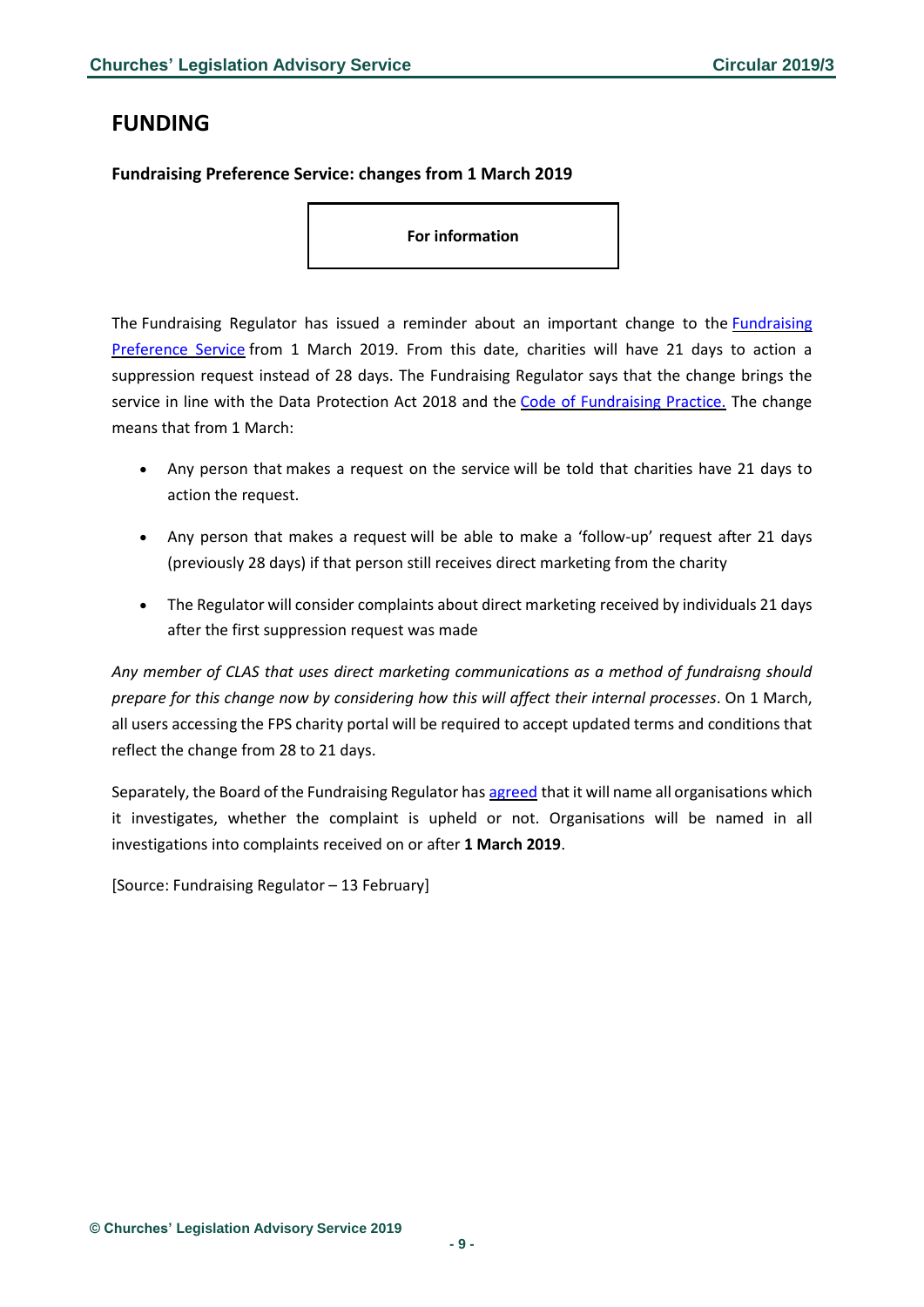<span id="page-9-0"></span>**Gift Aid Small Donations Scheme changes approved**



The Statutory [Instrument](http://www.legislation.gov.uk/ukdsi/2019/9780111178164/pdfs/ukdsiem_9780111178164_en.pdf) increasing from £20 to £30 the maximum donation on which a charity can claim a top-up payment under the Gift Aid Small Donations Scheme (GASDS) was laid before Parliament on 14 January 2019. The Order specifies that it will take effect from **6 April 2019**.

#### <span id="page-9-1"></span>**Institute of Fundraising: guide to telephone fundraising**

**For information**

The Institute of Fundraising has published a free guide about telephone fundraising, saying that the method is still 'a crucial way to develop relationships with supporters'.

*[A Good Call: Using the Telephone for Successful Fundraising](https://www.institute-of-fundraising.org.uk/library/a-good-call-using-the-telephone-for-successful-fundraising/)* urges fundraisers to develop best practice in its telephone fundraising as a way to help charities build stronger relationships with supporters.

[Source: Institute of Fundraising – 2 February]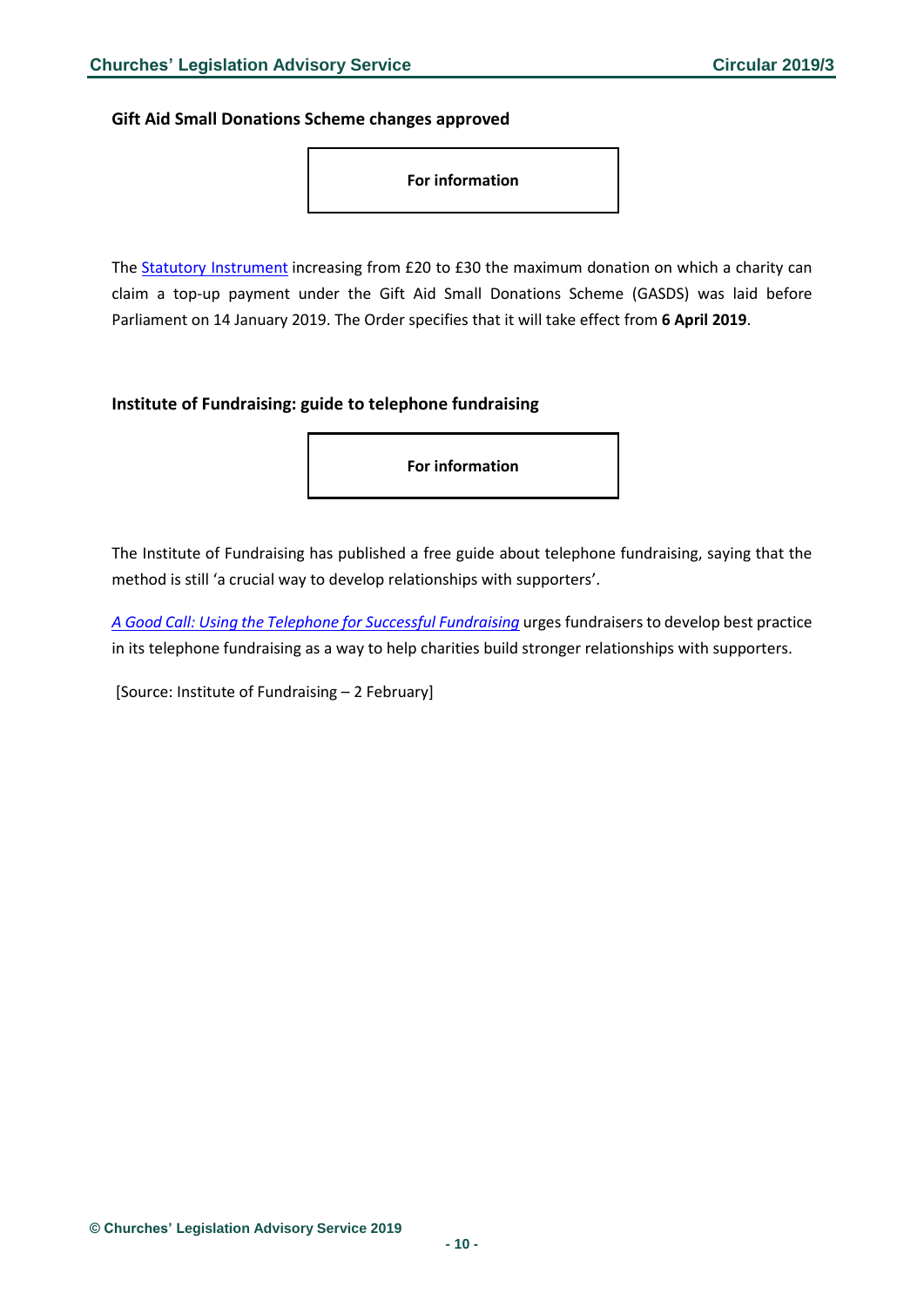# <span id="page-10-0"></span>**PROPERTY & PLANNING**

<span id="page-10-1"></span>**Social housing providers and religion:** *R (Z & Ors) v Hackney LBC*

**For information**

In *R (Z & Ors) v Hackney London Borough Council & Anor* [\[2019\] EWHC 139 \(Admin\),](https://www.bailii.org/ew/cases/EWHC/Admin/2019/139.html) a non-Jewish woman Z had four children, including a son with autism. She was at the top of Hackney's list for a fourbedroom home. The co-defendant, the Agudas Israel Housing Association ('AIHA'), which provides social housing for Orthodox Jews in north London, does not accept applications from anyone outside the Orthodox community. Six four-bedroom properties owned by AIHA became available, but Ms Z was not allowed to apply for one of them and she alleged discrimination. It was common ground that AIHA's arrangements involved direct discrimination under s.13(1) Equality Act 2010 but AIHA contended that it was rendered lawful by s.158 and s.193 of the 2010 Act.

The Court took the view that it the reasons for AIHA's policy were self-evident: if AIHA were to allocate any of its properties to non-members, it would seriously dilute the number of properties available for Orthodox Jews and would fundamentally undermine its charitable objective of giving preference to Orthodox Jews' [74]. It also concluded that AIHA's arrangements were proportionate under s.158 because of the disadvantages and needs of the Orthodox Jewish community and the fact that they had large families [76]. AIHA was recognised by the Regulator of Social Housing as a 'small provider' and its 470 properties in Hackney were a tiny proportion of the general needs housing potentially available for letting in the area [78]. The Court concluded that AIHA had met the criteria under s.193 [85-104] and, so far as the claim against Hackney LBC was concerned, so long as AIHA was acting lawfully (which it was), Hackney LBC had no legal right or power to intervene [114]. Claim dismissed [135].

There is a much longer note on the *Law & Religion UK* blog, [here.](http://www.lawandreligionuk.com/2019/02/07/social-housing-and-religion-r-z-ors-v-hackney-lbc/)

[Source: BAILII – 5 February]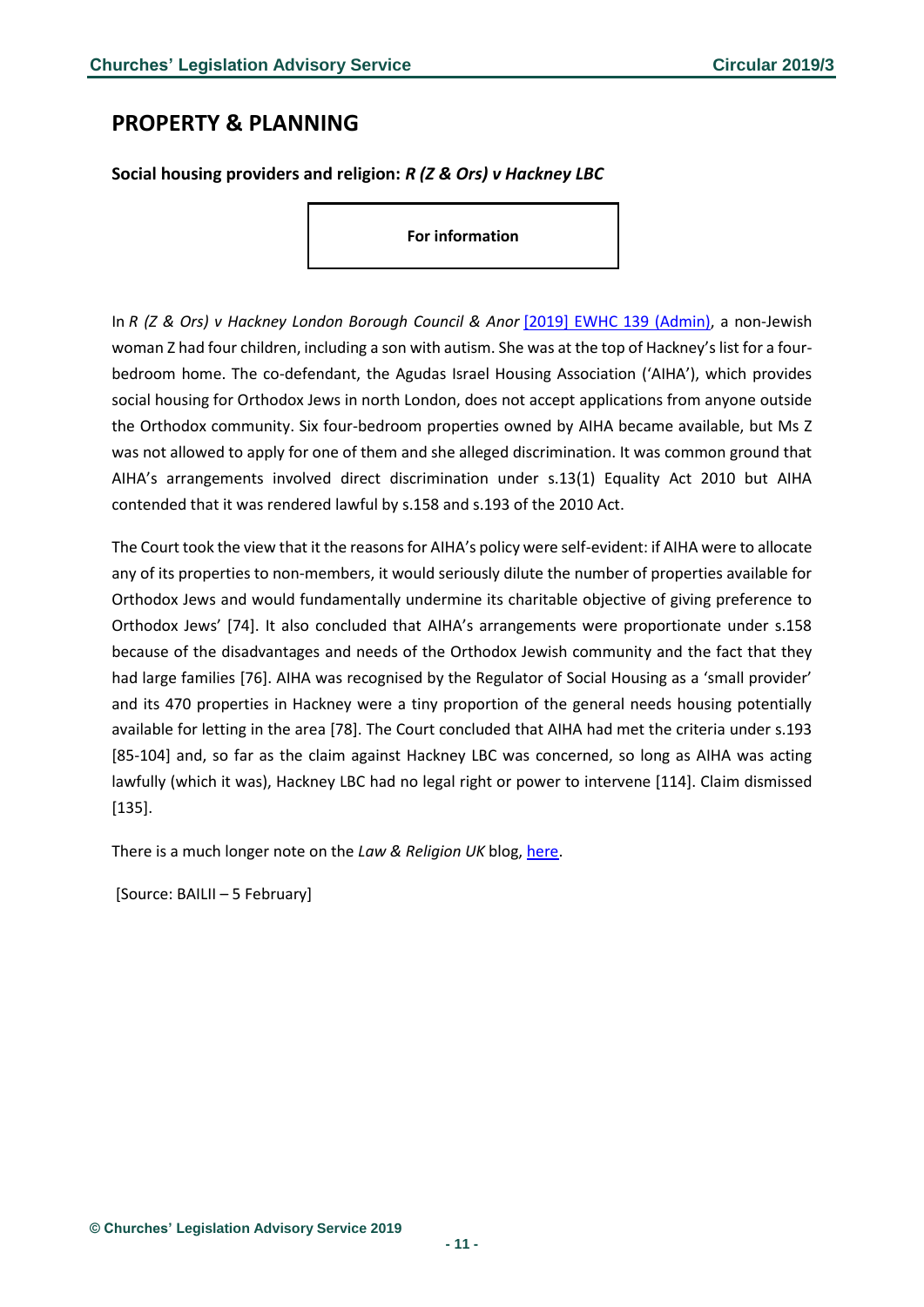# <span id="page-11-0"></span>**SCOTLAND**

<span id="page-11-1"></span>**Scottish Government: consultation on law of succession**

**For information and possibly for action**

The Scottish Government has opened a [consultation on the law of succession,](https://www.gov.scot/publications/consultation-law-succession/) focusing on intestacy. The key area under consideration is how an estate should be split where there are both a surviving spouse/civil partner and surviving children. The paper seeks views on a fresh approach to reform of the law of intestacy with reference to regimes which operate elsewhere.

The paper also seeks views on extending an alternative approach to cohabitants to test whether views have shifted on what cohabitants' rights on intestacy should be.

The consultation closes on **10 May**.

[Source: Scottish Government – 17 February]